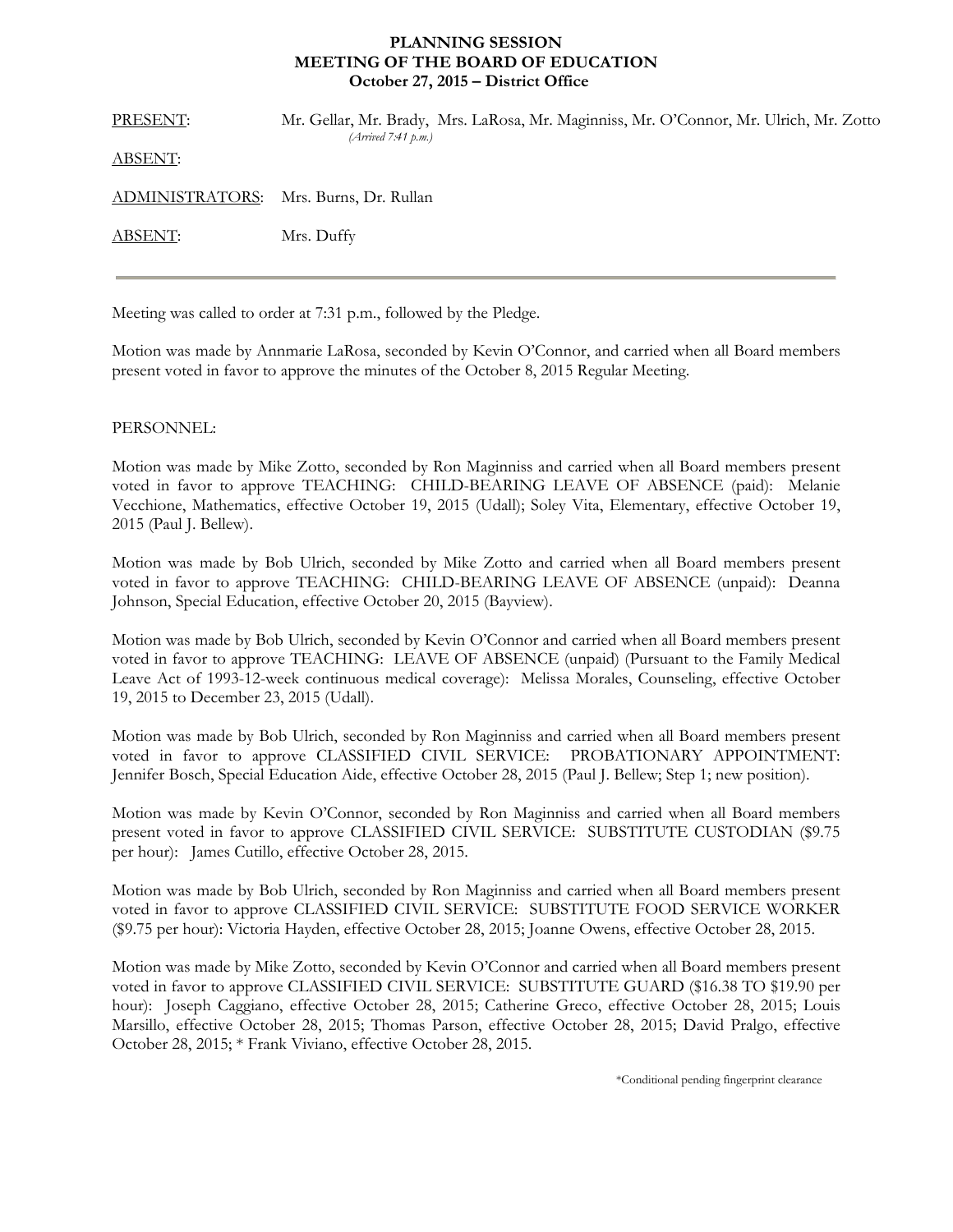Motion was made by Ron Maginniss seconded by Bob Ulrich and carried when all Board members present voted in favor to approve OTHER: CLUBS/ADVISORS 2015-2016:

HIGH SCHOOL: Costume Director, All Productions, Elaine Longo; Costume Director, All Productions, Kristina Rocco; Director, Musical Play, Elaine Longo; Director, Musical Play, Kristina Rocco; Director, Senior Play, Elaine Longo; Director, Senior Play, Kristina Rocco.

BEACH STREET MIDDLE SCHOOL: Drama Director, Julia DeMaio.

UDALL ROAD MIDDLE SCHOOL: Costume Director, Shane O'Neill; Drama Director, Justin DeMaio; Drama Director, Shane O'Neill; Health Club, Tricia Mileti; Musical Director, Justin DeMaio.

BAYVIEW ELEMENTARY SCHOOL: Art Club, Edward McManus; Math Club, Scott Key; STEM Club, Debra Magee and Maureen Murphy (shared).

MANETUCK ELEMENTARY SCHOOL: Art Club, Thomas McGunnigle; Geography Club, Karen McCarthy; Math Club, Cynthia LaPrarie; STEM Club, Kristina Acerno and Karen Sessa-Jarosik (shared).

OQUENOCK ELEMENTARY SCHOOL: Art Club, Jill Culver; Geography Club, David Haas; Horticulture Club, Nicole Cagno-Angerame and Paul Pekurney (shared); Spanish Club, Elizabeth Hudson.

## PAUL J. BELLEW ELEMENTARY SCHOOL:

Drama Club, Shane O'Neill and Christine Maniscalco (shared); Geography Club, Vivian Hollinger; Mindset Club, Kristen Finnegan and Carrie Russo (shared); STEM Club, Liza Hunt.

Motion was made by Ron Maginniss seconded by Kevin O'Connor and carried when all Board members present voted in favor to approve OTHER: INSTRUCTIONAL SWIM AND FAMILY SWIM PROGRAM 2015-2016: LIFEGUARD: (\$10 per hour): Matthew Shapiro.

Motion was made by Kevin O'Connor seconded by Bob Ulrich and carried when all Board members present voted in favor to approve OTHER: SUBSTITUTE TEACHER (\$115 per diem): Robert Barca, effective October 28, 2015; Briana Bowman, effective October 28, 2015; Nicole Bruhnke, effective October 26, 2015; Stephanie Clark, effective October 28, 2015; Lori Fucaloro, effective October 28, 2015; Deborah Gaynor, effective October 28, 2015; Samantha Halliday-Diez, effective October 28, 2015; Meagan Hamanjian, effective October 28, 2015; Matthew Heller, effective October 28, 2015; Debra Kohlhepp, effective October 28, 2015; Emily Jensen, effective October 28, 2015; Heather McDonough, effective October 28, 2015; Kathleen Rotan, effective October 28, 2015; Mitchell Steinberg, effective October 28, 2015; Dawn Szybkowki, effective October 28, 2015; Elizabeth Zanni, effective October 28, 2015.

Motion was made by Ron Maginniss seconded by Mike Zotto and carried when all Board members present voted in favor to approve OTHER: SUBSTITUTE TEACHING ASSISTANT (\$85 per diem): Briana Bowman, effective October 28, 2015; Nicole Bruhnke, effective October 28, 2015; Stephanie Clark, effective October 28, 2015; Shelby Contomanolis, effective October 28, 2015; Patricia Emert, effective October 28, 2015; Deborah Gaynor, effective October 28, 2015; Maria Goodman, effective October 28, 2015; Samantha Halliday-Diez, effective October 28, 2015; Matthew Heller, effective October 28, 2015; Emily Jensen, effective October 28, 2015; Debra Kohlhepp, effective October 28, 2015; Heather McDonough, effective October 28, 2015; Kathleen Rotan, effective October 28, 2015; Mitchell Steinberg, effective October 28, 2015; Dawn Szybkowki, effective October 28, 2015; Elizabeth Zanni, effective October 28, 2015.